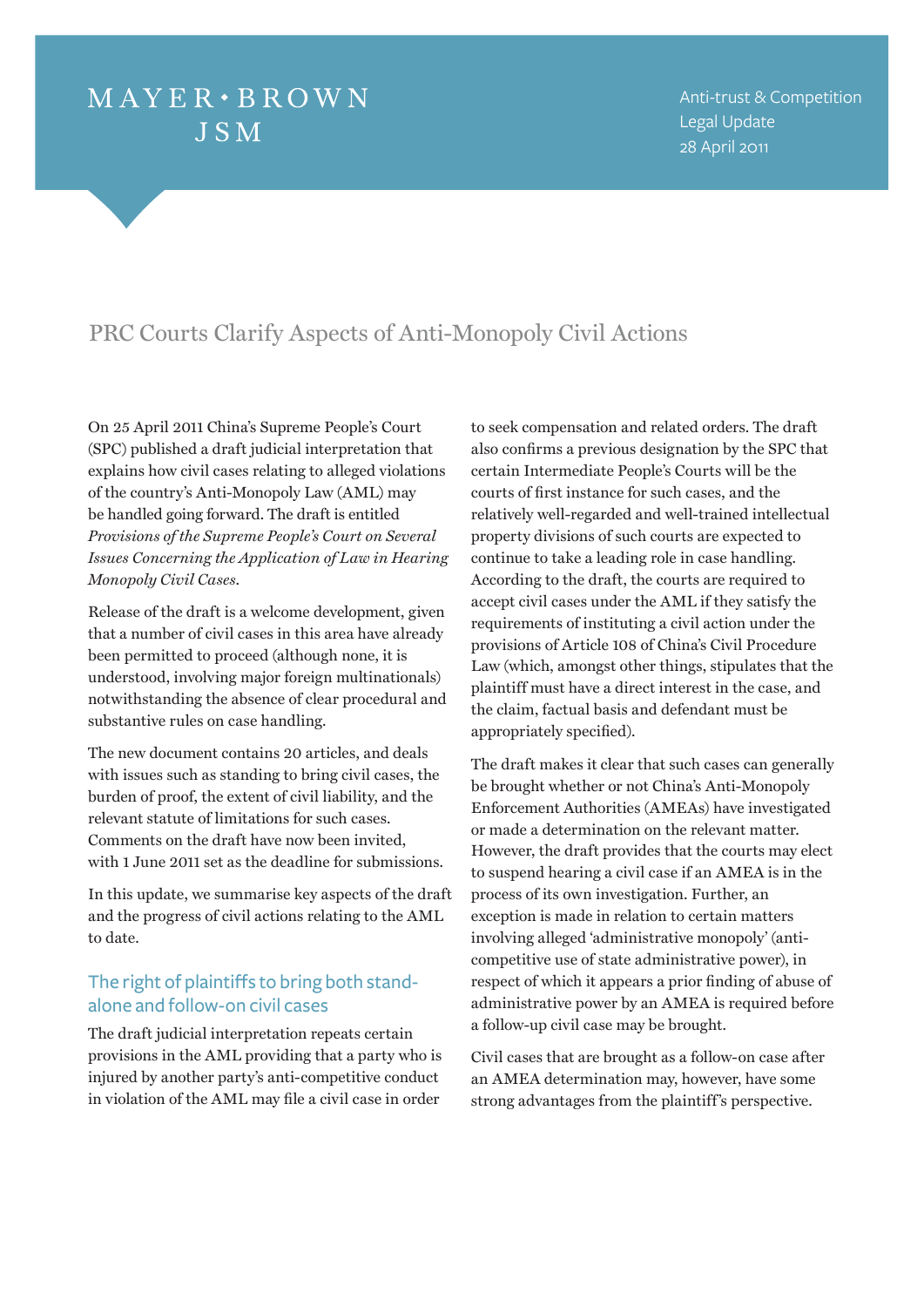In particular, the draft provides that the plaintiff in such cases will not need to prove any facts that have already been acknowledged in the AMEA's findings. Such facts will essentially be considered by the courts as satisfactorily established, unless the defendant can produce new evidence to show otherwise.

## Burden of proof

Article 7 of the draft provides that the plaintiff will usually bear the burden of proving the existence of alleged anti-competitive conduct by a defendant, as well as any injury in respect of which compensation is claimed and a sufficient link between that injury and the defendant's conduct.

However, the draft also provides that certain forms of agreement will be automatically deemed to restrict competition, and will therefore be presumed anticompetitive and unlawful unless the parties to those agreement can show that this is not the case (or that a relevant defence applies). The relevant forms of agreement are those listed in Articles 13 and 14 of the AML, being:

- agreements between competitors to do such things as fix prices, limit production volumes, divide markets, limit the development or application of new technology, or jointly boycott transactions; and
- agreements between parties at different levels of the vertical supply chain to fix the prices of products re-sold to third parties, or to limit the minimum prices of products re-sold to third parties.

In relation to abuse of dominance cases, the draft provides that the plaintiff usually bears the burden of proving:

- the alleged relevant market involving the monopolistic behaviour;
- the dominance of the defendant in the relevant market; and
- that the defendant has abused that power and therefore contravened the AML.

The defendant will then bear the onus of proving that any conduct it engaged in that may otherwise be considered to be unlawful abuse of dominance was

justified and therefore lawful in the circumstances.

Interestingly, however, the draft builds on provisions in the AML that automatically presumes business operators to possess market dominance in certain cases. According to the draft, this presumption will arise if the plaintiff shows that the defendant is:

- a public utility supplying the community with water, electricity, heat, gas etc.
- an undertaking that is vested with exclusive qualification for supplying certain products or services; or
- involved in supplying a product that lacks effective competition, in respect of which purchasers are highly dependant.

The draft also provides some explanation of the types of evidence that may be relied upon to establish a defendant's dominant market position. In particular, the draft mentions that disclosed information of a listed company, information acknowledged by the alleged monopolist itself, reports on market researches, economic analysis, monographic studies, and statistics provided by qualified independent third parties will be taken into consideration.

## Orders for production of evidence by the defendant

According to the draft, the plaintiff can apply to the court for a ruling that the defendant must submit relevant evidence, provided that the following conditions are met:

- the evidence can prove that the plaintiff has been, or is likely to be, harmed by the alleged anticompetitive behavior;
- even after making reasonable efforts, due to objective reasons, the plaintiff cannot obtain the evidence without a relevant order from the court;
- the evidence is relevant to the case, and is necessary to prove the claims or assertion of the plaintiff; and
- there is evidence which proves that the defendant possesses the evidence in question.

Any refusal by the defendant to obey such an order issued by the court could then lead to a fine, detention,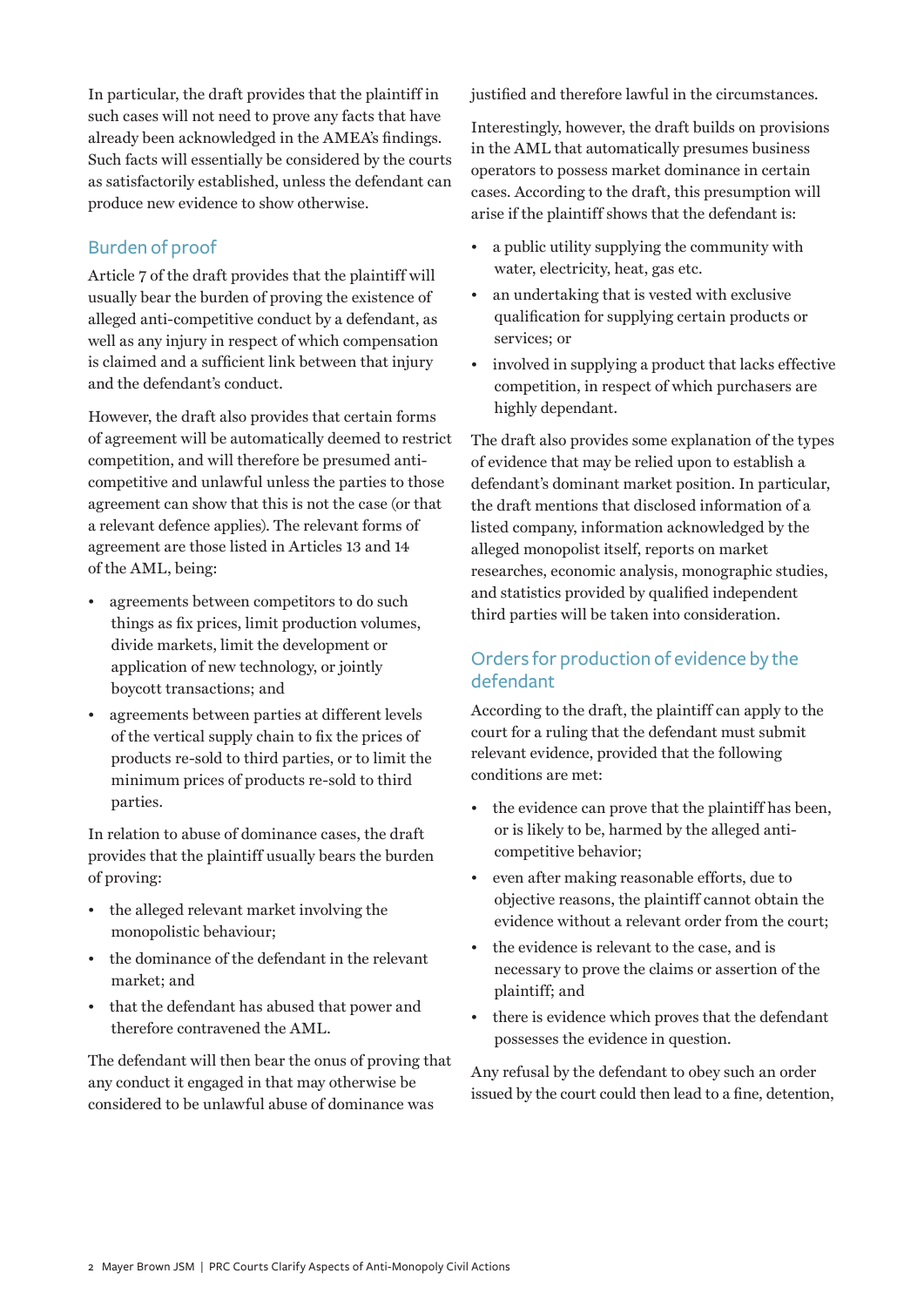or may even constitute a criminal act under China's Civil Procedure Law.

## Orders that may be made at the conclusion of the case

If the court finds that a defendant has violated the AML, it may (on request of the plaintiff) make various orders, such as requiring the defendant to stop the infringing act and pay for the damages, as well as any reasonable expenses incurred by the plaintiff in bringing the case. Additionally, relevant contracts including unlawful terms under the AML may be ruled invalid.

Interestingly, the newly published draft judicial interpretation does not contain any provisions suggesting a double-damages regime may apply in AML cases for certain successful cases by plaintiffs. This is a departure from an earlier draft that was circulated to just a small group of law firms and experts for comment.

#### Statute of limitations

According to the draft, a two-year statute of limitations period will normally apply for civil cases relating to violations of the AML, with the period beginning on the day the defendant knows, or should have known, about the relevant violation.

However, some exceptions are also provided for.

If an AMEA has investigated the matter and has determined that the defendant's conduct does constitute a violation of the AML, the statute of limitations period will begin on the day that the plaintiff knows, or should have known, about the AMEA's determination taking effect.

If the plaintiff has filed a complaint regarding the matter with an AMEA, but the AMEA has not yet reached a decision, then the statute of limitations period will be suspended during the period between lodgement of the complaint with the AMEA and the conclusion of the AMEA's investigation.

Further, the draft also contemplates that the courts should permit a plaintiff to bring a civil action relating to a violation of the AML after the two-year statute of limitation period has expired, if the alleged anti-competitive conduct of the defendant is still continuing. However, provided that the defendant enters a demurrer on the ground that the plaintiff 's action has passed the two-year limitation for action, the calculation of damages in such cases will cover only the two years beginning from the day that the plaintiff brings the action to the court.

#### Other matters addressed by the draft

Several further matters are addressed in the draft. For example, the draft contemplates that economic experts and other specialists may be involved in civil cases to help explain relevant matters, and provides that parties may apply to the court to have measures taken to ensure protection of their business secrets during the course of hearings.

Additionally, the draft provides that a plaintiff may choose to bring an individual action or a joint action, with the courts also able to consolidate multiple cases into one action provided that those cases concern the same defendant and conduct.

## The progress of civil actions relating to the AML to date

According to official statistics released by the Chinese authorities, just 43 civil action cases under the AML had been submitted to, and accepted by, China's people's courts to the end of 2010 - many of which are understood to have focused on alleged abuse of dominant market position. Based on decisions made public so far, it is believed that very few - if any - of the plaintiff's claims in these cases were sustained by the people's courts (and some were withdrawn by the defendant, due to settlements or other reasons, before a decision was handed down).

While it is clear further cases have arisen since that time, no comprehensive records on the precise number of cases are understood to be available. It is also not clear whether other potential cases are commonly being rejected by the courts for any reason. However this is not inconceivable given that the courts may be reluctant to hear cases involving state owned enterprises or foreign multinationals, or involving particularly complex issues, before the approach to issues dealt with in the new draft judicial interpretation are confirmed.